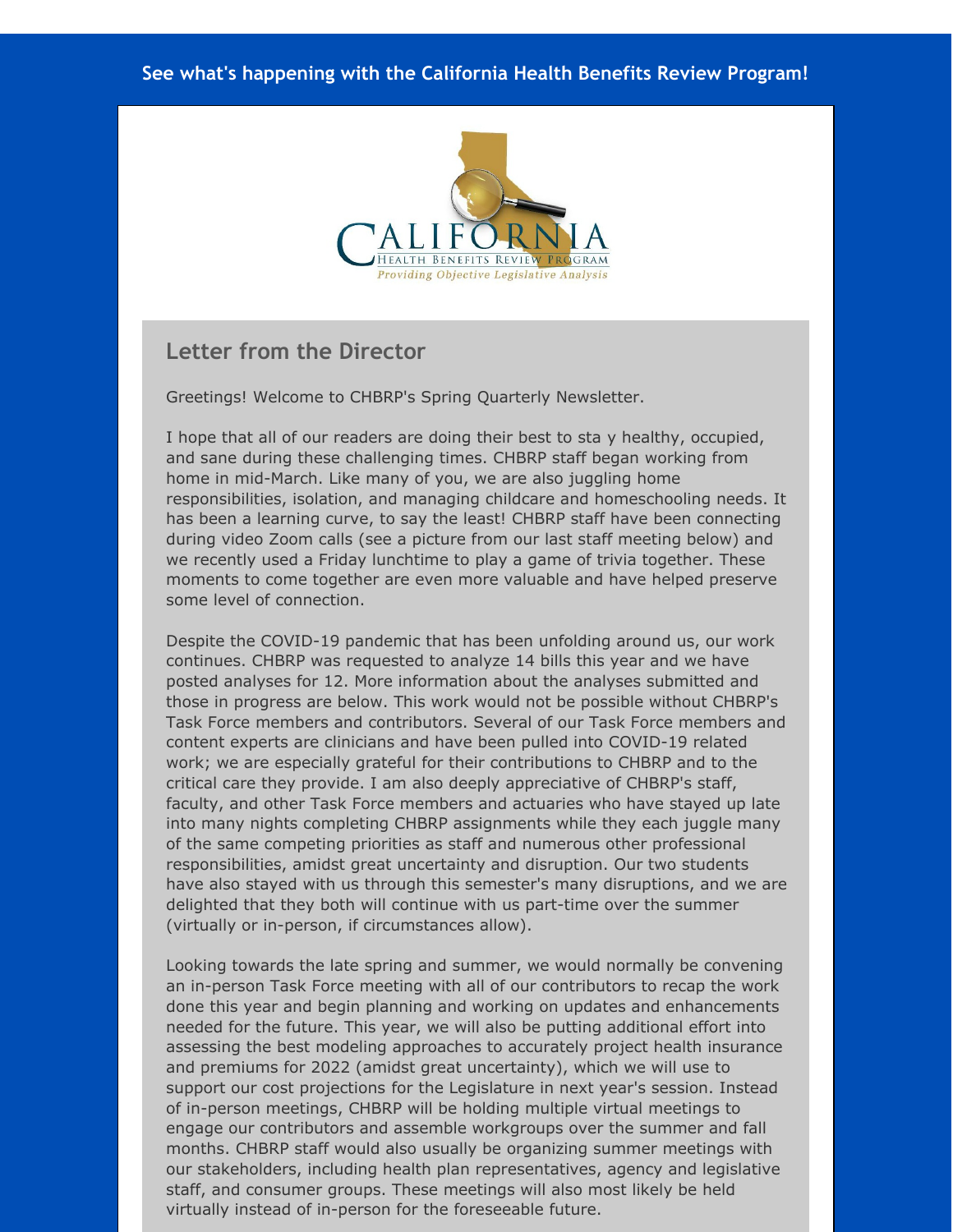As the world continues to adapt to significant uncertainty and disruption, here at CHBRP, we're doing our part to flatten the curve and support the Legislature with any additional analytic requests in the weeks ahead.

My best wishes, on behalf of CHBRP, for staying safe and healthy!

Garen



# CHBRP Task Force Member Marilyn Stebbin's COVID-19 Experience

Marilyn Stebbins, PharmD, has been a CHBRP Task Force Member for many years. Her expertise with pharmaceuticals is invaluable for many of our analyses.

In February, Marilyn became quite sick while on a family vacation to Idaho and later developed viral pneumonia, requiring admission to the ICU. She was shortly thereafter diagnosed with COVID-19, one of the first people in Yolo and Sacramento Counties. Throughout her illness and interactions with the health system, Marilyn documented her symptoms and experiences. She shares her journey and lessons learned in a recent blog post: [https://pharmacy.ucsf.edu/news/2020/04/my-covid-](http://r20.rs6.net/tn.jsp?f=001b-hEsU5zRYRMZG0F9M8S2BG_kDeqccC0Zik-gT-TzKaeo6WmQ-tj7PKETVHar8scIwZFoFzpbtNl6nkT8M56ZBPnWTHTN03Qj5xMJQD2Vaa-qP_vO_f0OoeK5o5v6NC1W94Bh3UV9E_zmqxhjzrEWl-MsEryux902u7HA4k605Tu1w-nz_P78_5of2hbJ2CpSGwF-rcamAIa6dNRucAXwGo-KpBaY1bPy1o0ygfyqN1v0g2tFBlgux-ygn02sZOTiyxKOpN2VHgd5uO5yikxgiEdpkz2Xojmd7Vv87RcCct8eVNEgLeZURuw7vNJIB_An--48BzPGVaEQpDe2wJXWI1Acpm69z_X2Jq9EfPEj7MDVBlr7FzL4nuF8L_Im07y&c=&ch=)19-journey

Thankfully, Marilyn has been recovering from COVID-19, despite ongoing symptoms and a potential re-emergence of the virus. All of us at CHBRP wish her well in her continued recovery.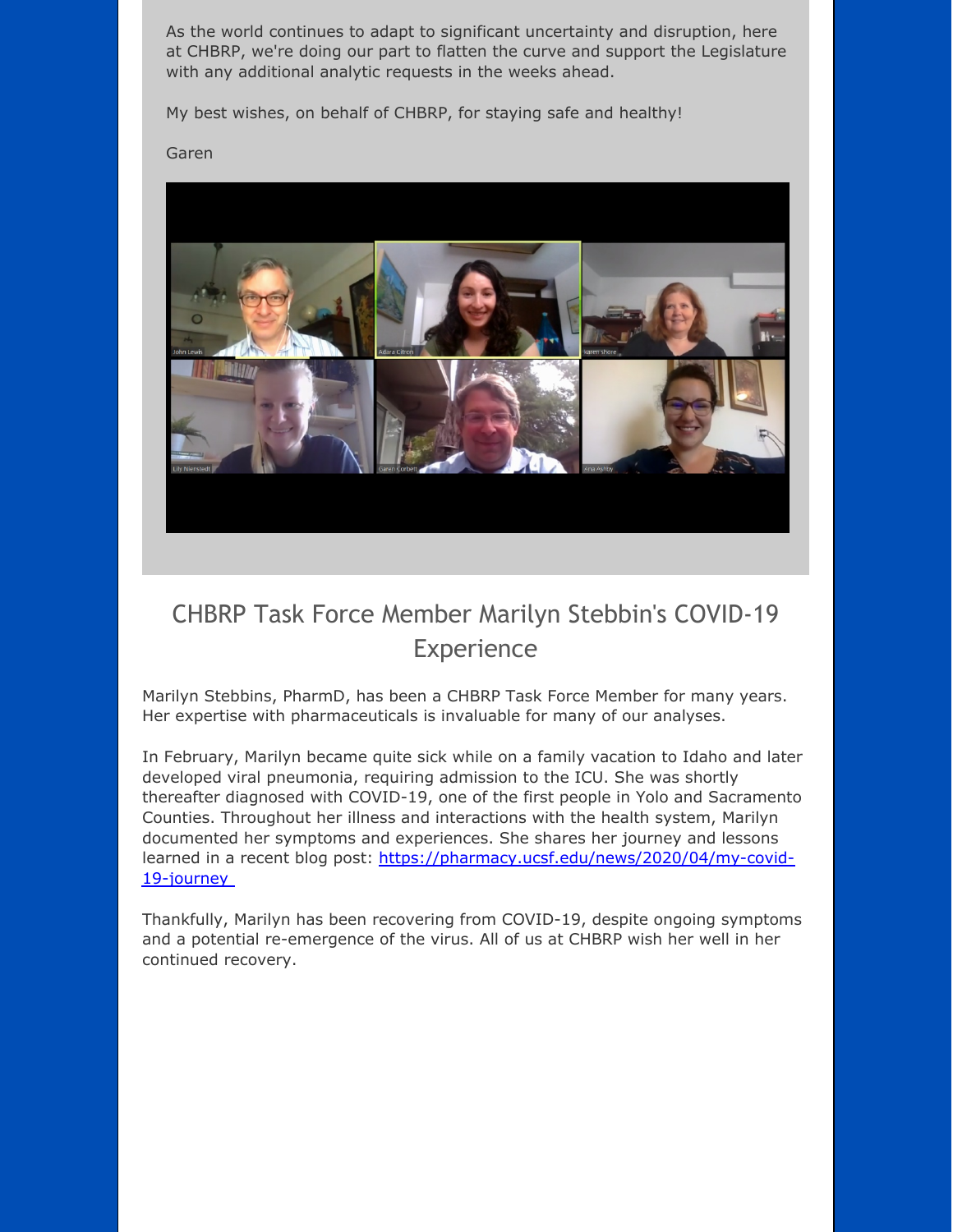

# **CHBRP Student Assistants**

We are so thankful for the continued work of our student assistants. We're pleased to share that our two student assistants from this academic year, Liliane Nienstedt and Sabrina Woll, will be continuing on with us this Summer.

## **2020 Completed Analyses and Status**

In 2020, the Legislature requested that CHBRP analyze 14 bills.

**At the time CHBRP published the analyses, there is substantial uncertainty regarding the impact of the COVID-19 pandemic on premium rates and health plan enrollment, including how the pandemic will impact healthcare costs in 2021. Because the variance of potential outcomes is significant, CHBRP does not take these effects into account as any projections at this point would be speculative, subject to federal and state decisions and guidance currently being developed and released. In addition, insurers', providers', and consumers' responses are uncertain and rapidly evolving to the public health emergency and market dynamics.**

The requesting Committee (Senate or Assembly) has alerted CHBRP that several bills analyzed by CHBRP in 2020, in part in consideration of the COVID-19 pandemic, were not being scheduled for a policy committee hearing (see under the third column below). CHBRP has posted all completed reports, as all may be of use to stakeholders considering future legislative action on the subject.

As in 2019, CHBRP will publish an "Amendments Update" document ahead of key hearings that will indicate the portions of CHBRP analyses that remain relevant after amendments are made to analyzed bills. This will be available on CHBRP's website at [http://chbrp.org/completed\\_analyses/index.php](http://r20.rs6.net/tn.jsp?f=001b-hEsU5zRYRMZG0F9M8S2BG_kDeqccC0Zik-gT-TzKaeo6WmQ-tj7PKETVHar8scY3Q56-OBeHZwvSqcbB8lnvkiSMdk6vKBwzj73UetRrFFJWOc8XB9w1Slr3KwQMSyE6oC5zOMCOfyVCr11ZicEMh8A4fX0GJl9FbuH1kqBHmfI3CLP-i1pcrSsuh9p3aPPBMkfXYmk2dRSMTo1UjD7yzBaKDWvXL0hP630GODmK-8Obp_Kq8p1mtHwXUdEIK3V0WKRk1xhegScYcQPFrS__QGm9-dVe4F8kEOhh5OTIcgvWACoBbHM7hIelDonp7h&c=&ch=). CHBRP will also notify readers when a new version is posted via email.

| <b>Bill</b>                                                        | <b>Date</b> | Initial health committee<br>submitted hearing scheduled? |
|--------------------------------------------------------------------|-------------|----------------------------------------------------------|
| AB 1904 (Boerner Horvath) Pelvic Floor<br>Physical Therapy         | 3/31/20     | No.                                                      |
| AB 1986 (Gipson) Colorectal Cancer<br>Screening and Testing        | 4/06/20     | No                                                       |
| AB 2144 (Arambula) Step Therapy and Prior 4/14/20<br>Authorization |             | No                                                       |
|                                                                    |             |                                                          |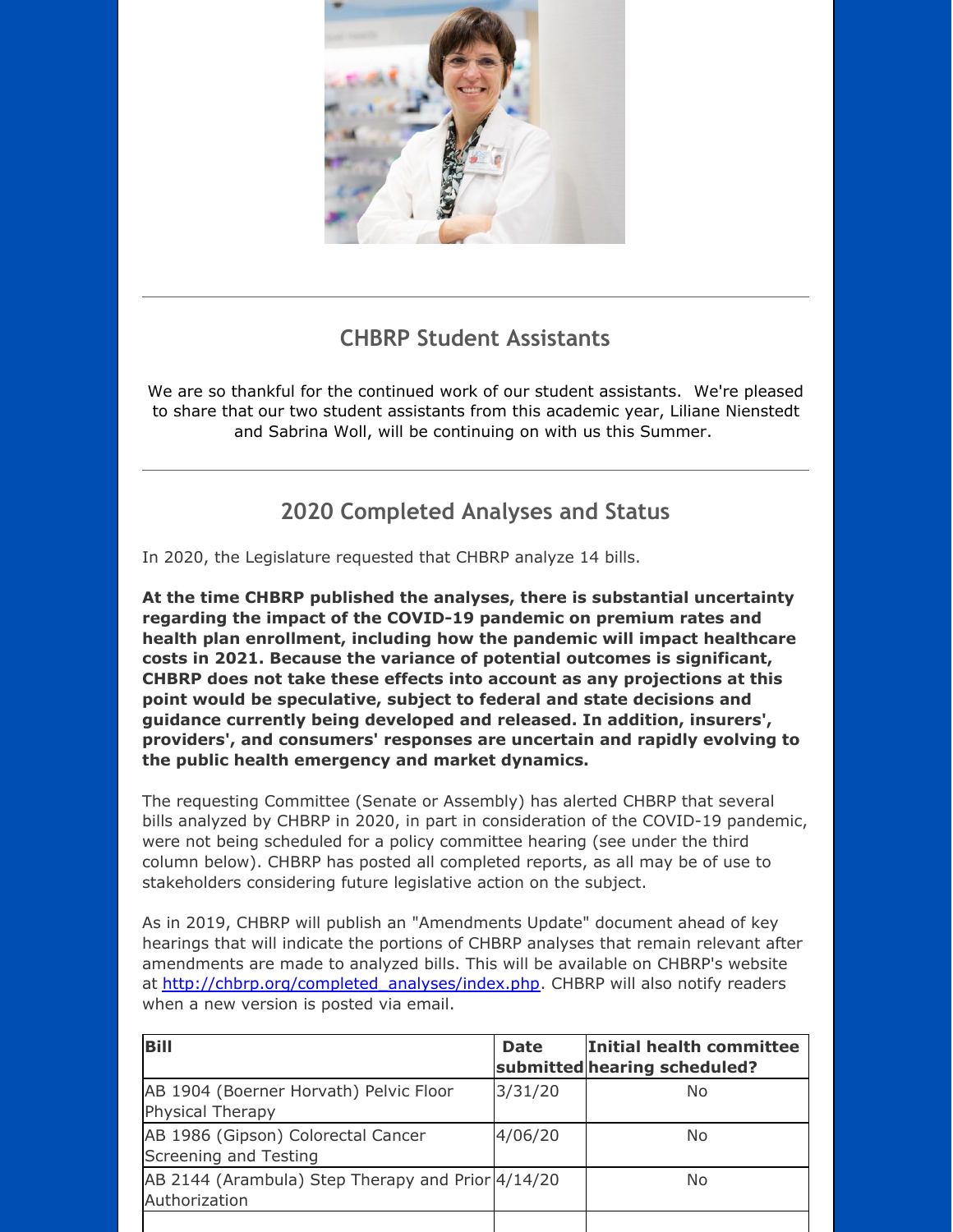| <b>BBI</b> 2203 (Nazarian) Insulin Cost-Sharing<br>Cap                       | 404620                  | <b>Initial healter committee</b><br>submitted hearing scheduled? |
|------------------------------------------------------------------------------|-------------------------|------------------------------------------------------------------|
| AB 2204 (Arambula) Sexually Transmitted<br><b>Diseases</b>                   | 4/14/20                 | No.                                                              |
| AB 2242 (Levine) Mental Health Services                                      | 4/10/20                 | No                                                               |
| AB 2258 (Reyes, Bonta, Limón, McCarty)<br>Doula Care: Medi-Cal Pilot Program | 4/14/20                 | No                                                               |
| AB 2625 (Boerner Horvath) Emergency<br><b>Ground Medical Transportation</b>  | 4/16/20                 | <b>No</b>                                                        |
| AB 2640 (Gonzalez) Genetic Biomarker<br>Testing                              | Analysis in<br>progress | <b>No</b>                                                        |
| AB 2781 (Wicks) Treatment for Infertility                                    | 4/03/20                 | No                                                               |
| SB 854 (Beall) Substance Use Disorders                                       | 3/13/20                 | Yes                                                              |
| SB 855 (Wiener) Mental Health Parity                                         | 3/13/20                 | <b>Yes</b>                                                       |
| SB 888 (Wiener) Substance Use Disorder<br>Services: Contingency Management   | 4/15/20                 | <b>Yes</b>                                                       |
| SB 1452 (Morrell) Biological Products                                        | Analysis in<br>progress | Yes                                                              |

## **Newly Released and Updated Resources**

CHBRP is pleased to have released these recent resources:

- **"Federal Preventive Services Mandate and California Mandates."** This annually updated resource identifies potential overlap between the federal benefit mandate requiring health insurance coverage of some preventive services and California state benefit mandates.
- **"Estimates of Sources of Health Insurance in California in 2021."** Annually, CHBRP updates it's Cost and Coverage Model, which is used to model impacts of proposed legislation and includes estimates of sources of health insurance. This resource provides an overview of CHBRP's estimates of sources of health insurance for Californians.
- **"Estimates of Pharmacy Benefit Coverage in California in 2021."**This document notes the presence or absence of a pharmacy benefit among Californians enrolled in state-regulated health insurance.

All of these documents are available at [http://chbrp.com/other\\_publications/index.php#](http://r20.rs6.net/tn.jsp?f=001b-hEsU5zRYRMZG0F9M8S2BG_kDeqccC0Zik-gT-TzKaeo6WmQ-tj7BdmAWTQ7kwvGVvfoBVAsD-4DyhLybJFH18mMndUmV5DX324Mf-2bPG3bmCw5nDZwFovzSwFOw4itYWCY7hGU7f5_lzzQE2VfuKy7VTKvNijpt1B6HS9Cm_5rN4BBNnVfceqx0RAnE4XRhFMJ-bOHeTNYhB3AWi6JgGQlUkxeixBboOCxw-AiJ0D0y8Hcx3G9lOV-9-rRx7er48W6ta9AWYpPkKpU7-Oica5Rt5_3lTVd81hUHpnuBP9eLPCd3lWT4tyuKpKOWJhypWfvrCS6l6tnMIBfjLSHnm_ket_JqngUi5paBmpuNs=&c=&ch=).



## **Task Force Spotlight: Nadareh Pourat, PhD**

Dr. Pourat is a Professor in Health Policy and Management at the UCLA Fielding School of Public Health, Associate Director at the UCLA Center for Health Policy Research, and Director of the Health Economics and Evaluation Research Program at the Center, as well as the Vice Chair for CHBRP's cost team.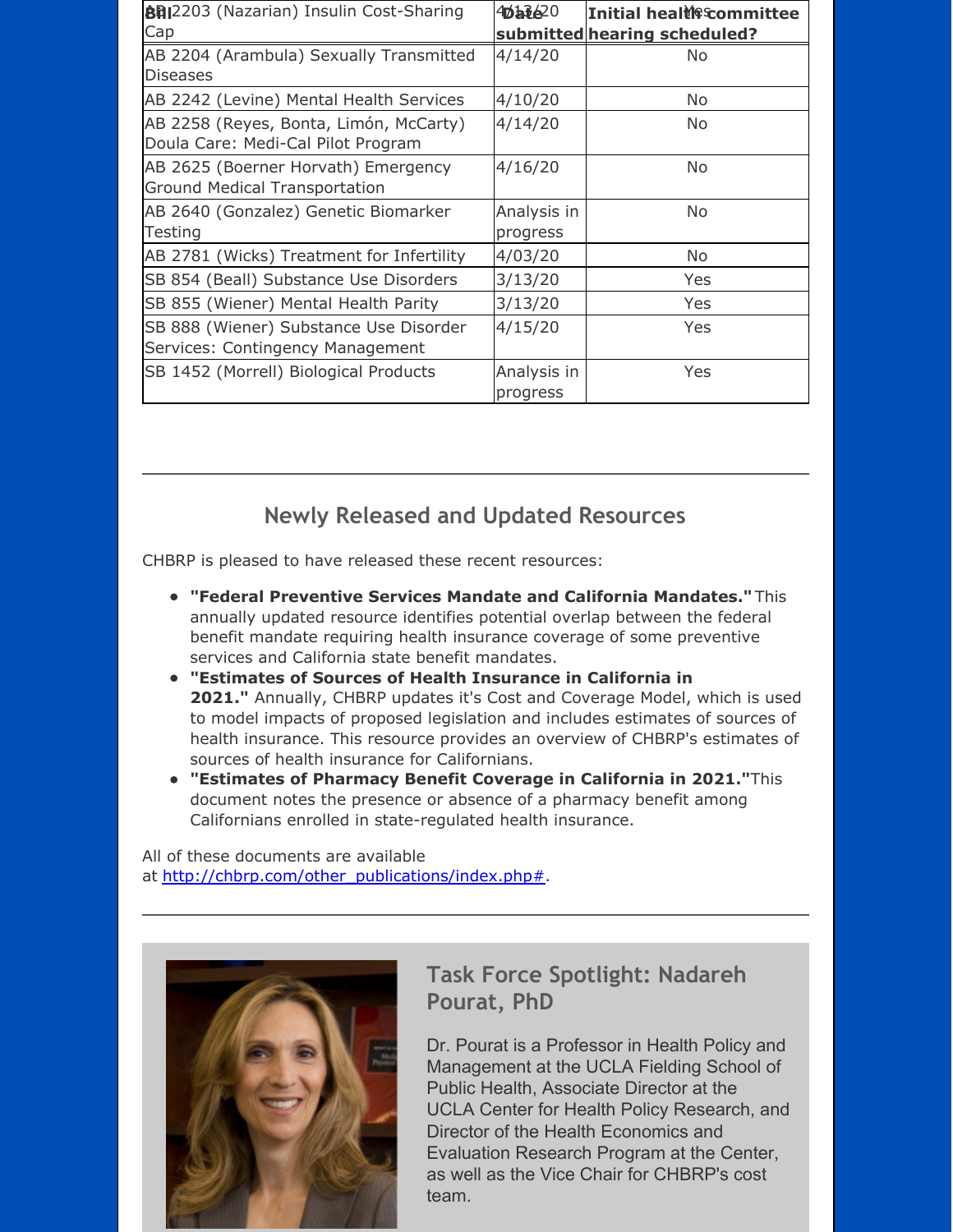Her research interests are primarily focused on the disparities in access to health care among different populations. As part of her work she conducts evaluations of various national and state programs that provide care to low-income and uninsured populations. Dr. Pourat says the work is rewarding to her because it directly impacts the lives of underserved populations.

The results of the evaluations and other research she has done is used to change the health care delivery system to better serve the populations they are responsible for. Dr Pourat has led or co-led the evaluations of California demonstrations of the Delivery System Reform Incentive Payment (DSRIP) program, the Low Income Health Program (LIHP), the Health Care Coverage Initiative (HCCI), Chronic Care Management (CCM), and Disease Management Pilot Program (DMPP), among others.

As part of the Cost Team at CHBRP, she works with the rest of the team to ensure quality and consistency of the cost methodology for legislative analyses. As she notes, "My work with CHBRP is highly rewarding because it helps the legislature make decisions on proposed legislation. The ability to know the cost, medical effectiveness, and public health impacts of proposed bills is a huge benefit that is not commonly available." Additionally, she enjoys working with a diverse set of colleagues on CHBRP analyses, and particularly appreciates the ability to learn from CHBRP teammates from different disciplines while all working on the same issue. "It helps me have a broader understanding of issues we examine," she notes.

Dr. Pourat has long been interested in health policy, because of its applied nature and ability to directly improve the lives of others. She received her undergraduate degree in psychology from CSU Northridge and an MSPH and PhD in health services at UCLA.



## **Task Force Spotlight: Dominique Ritley, MPH**

Dominique Ritley is a senior health policy analyst at UC Davis' Center for Healthcare Policy and Research (CHPR), and is currently involved in a project related to co-locating integrated health care and housing for individuals experiencing chronic homelessnesss in Sacramento County. This project

is led by Joy Melnikow, CHPR Director (and CHBRP Vice-Chair), and commenced with a recently published [report](http://r20.rs6.net/tn.jsp?f=001b-hEsU5zRYRMZG0F9M8S2BG_kDeqccC0Zik-gT-TzKaeo6WmQ-tj7PKETVHar8scIFMCAvmj50xGfvbfw64jhDUTrwIjHeTk5v8LaPhUz0TCMucHjquV3BW3R7hTgT_YWzsSTnlgDx8D4jPVVHHGGdfo46KUXMK-3IGv9A94xAh52Hb-NPW-y0gQ56wwAo6nrxKJGkSC2PVOb3sxfNvp5e2QNf2aSNBGYMvaH3kIYpJNeMIt4CaSSFcYyP2SlYj0k1cPoWBszlYury2-LzExODTKNP2H5f9RQ67VLZEzcu-7zLnEkLihZIC8Co2mA9OhXAahwvx_JB307BEGa6jAwUGxMGg-dxJch-V6UFiTgUFFImnOCUByrg==&c=&ch=) about Sacramento's current state of homelessness and potential options to improve health care with innovative models. Additionally, CHPR Associate Director, Jeff Hoch, is currently producing an economic analysis of an integrated care campus that would offer housing, medical and behavioral health care. They plan to present the results in June in conjunction with the Sacramento County Department of Health Services and the Sierra Health Foundation to elevate discourse about effectively addressing the problems that persist among those experiencing homelessness.

Ms. Ritley is a Task Force Contributor at CHBRP and her work involves researching and drafting the medical effectiveness and public health impacts of proposed health insurance benefits. Since 2007, she has contributed to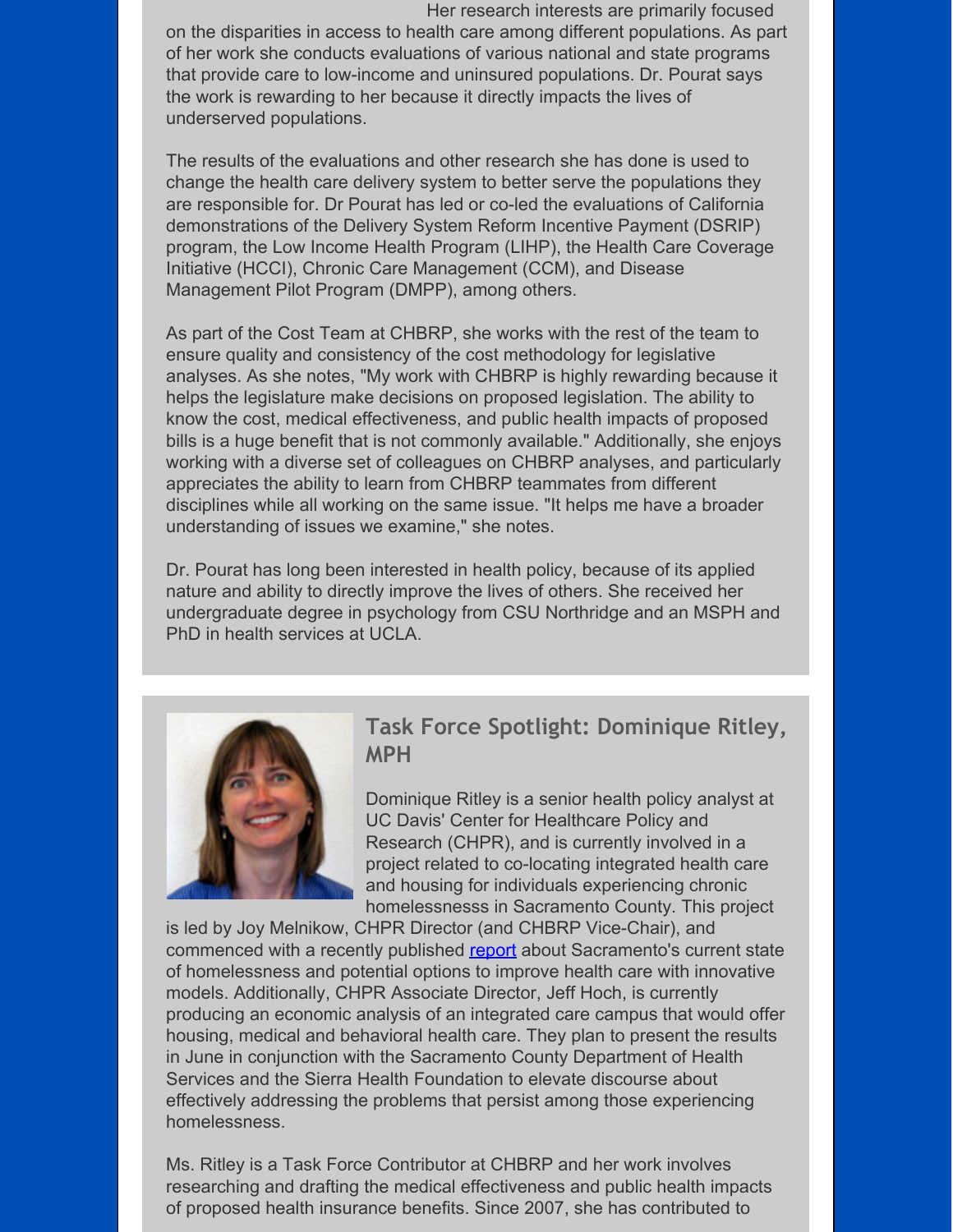over 40 analyses of a large variety of topics. In addition, Ms. Ritley also consults on CHBRP's public health methodology and performs methodological research to support the analytic framework (i.e., racial/ethnic composition of the insured population). In prior years, she was a part of the CHBRP panel presenting at AcademyHealth and America's Health Insurance Plans conferences.

Ms. Ritley finds it incredibly rewarding to help inform public policy deliberation with evidence-based, non-partisan analyses that meet the legislative timeline. She feels grateful to work with a team of incredibly talented, brilliant, and generous colleagues who all share high standards. Ms. Ritley also finds it particularly interesting to be able to analyze a large variety of topics and constantly learn new things, and she also enjoys the challenge of interpreting bill language and contributing to discussions about differing interpretations.

Ms. Ritley's interest in health policy began with an undergraduate internship with U.S. Senator Howard Metzenbaum (OH), whose health policy advisor rescued her from the mailroom where she was autosigning letters to constituents! Her interest solidified as she worked in the health policy office of the Senate Labor and Human Resources Committee (now called Health, Education, Labor, and Pension) chaired by Senator Edward Kennedy. It was an exciting and rewarding time to be on Capitol Hill working on major legislation including the Ryan White CARE Act and Basic Health Benefits bill (precursor to the ACA). She then left the health policy office to work at a healthcare boutique lobby firm that was co-directed by a Democrat and a Republican. Complementing her policy experience was Ms. Ritley's work with the burgeoning outcomes research field following her MPH graduate program at the University of Michigan. This path ultimately led her to UC Davis' CHPR and CHBRP.

In her career, Ms. Ritley is most proud of translating research findings into lay terms to support applied policy decision making. For example, updating the estimated prevalence of autism in California for a CHBRP bill analysis was important context for understanding the magnitude of the problem the bill addressed. Another example includes modeling the cost and health outcomes of a medication dispensing machine program to inform a "go-no go" decision by the Department of Health Care Services. The resulting report provided them with a straightforward, evidence-based answer about potential programmatic cost-savings. Ms. Ritley also co-authored an AHRQ decision guide to help communities understand and select health care quality measures, which can often be quite complicated. Although there is a tremendous amount of valuable research available, it must be translated into language that is accessible to decision makers to make a difference, and Ms. Ritley hopes that her work helps with making those findings more accessible to people.

### View CHBRP's [Newsletter](http://r20.rs6.net/tn.jsp?f=001b-hEsU5zRYRMZG0F9M8S2BG_kDeqccC0Zik-gT-TzKaeo6WmQ-tj7B7KxdJrQs1iRJ1_uaIaBgCDynHHf9XfnD8PcsIEqy9VEZcNJvpkk2OBi4ASwjrL0ndLPUGmzuZ7Fdrdt8Bqly7VjLy1ZI_v2oXC4xeuoCyQiCHNvpCGgVX_1t1w9UDNW7yqiXxtjfFJEEkgAT8aOVd02UzrKmlJw_JJsN_Gdb_Upc9SlMf1ZOV60FjHU4GZhbSW5oI3IQD79__0juI3VNJ7G6ncoFya5bje4hh8YLq630iV5Wd-1Oc0MUOtbXMQMsKLjAznmCU1Al9PG7JVU6YFHpT3h1-z4hQFKsjnN-ieHy5ViYpCvMX2aqiKTNb8vN1MjGDsjsESC0sNSc4xg5Y=&c=&ch=) Archive

**Follow us on Social Media!** Get the latest news and updates from CHBRP. Follow us on:

#### **[Twitter](http://r20.rs6.net/tn.jsp?f=001b-hEsU5zRYRMZG0F9M8S2BG_kDeqccC0Zik-gT-TzKaeo6WmQ-tj7PvGy7CsLj2pnYqmYP1zsITOAn0-LREGvP-0v9mpJImH8xePcBPIBQb6MEUQhsrr6vCj4BoHdfxllvVIKRbNyD1Gnj14KD5JCwjrMGnaStLvFTXbb9OW5K4dhNyq5HILVQ==&c=&ch=)**